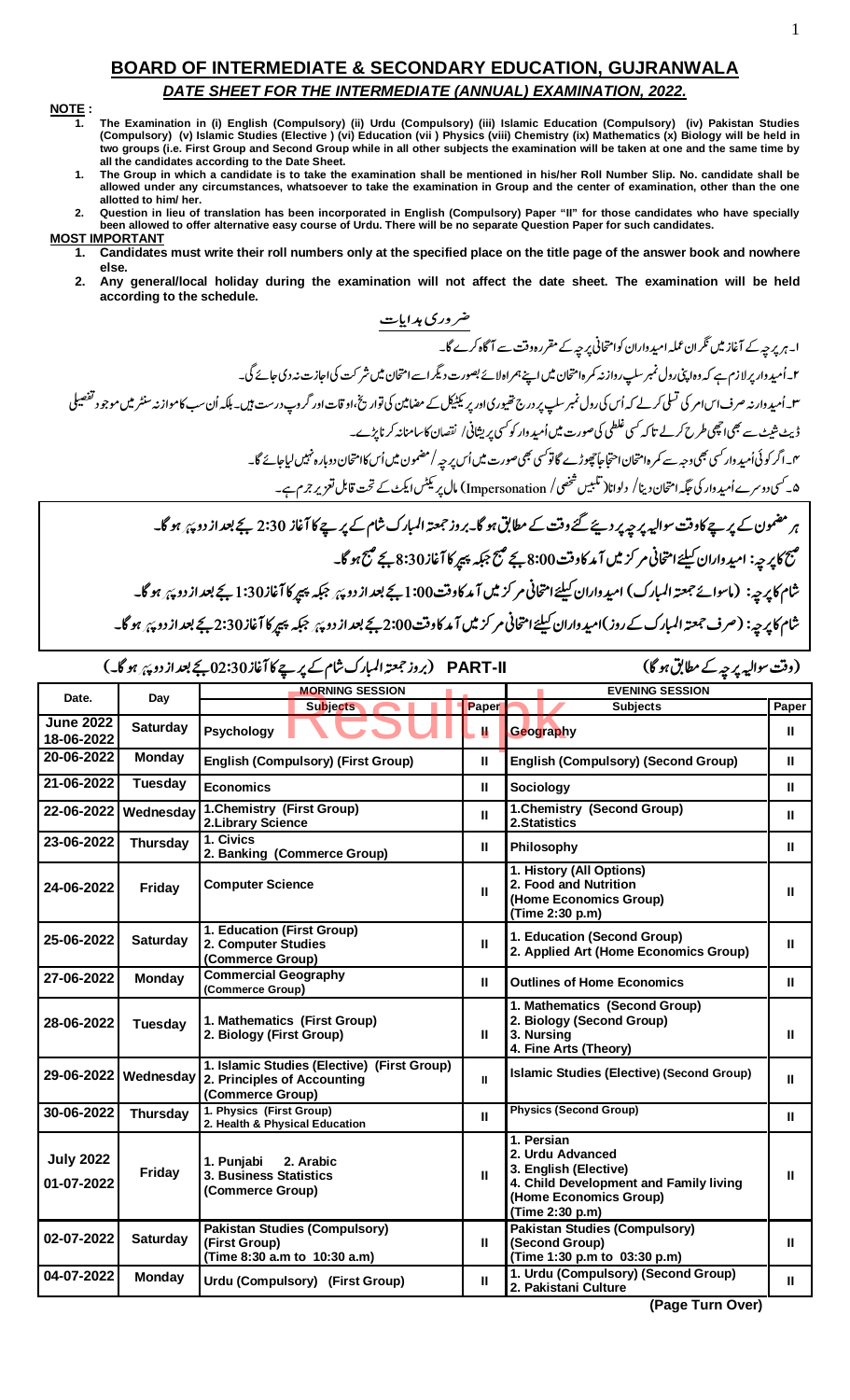ہر مضمون کے پرچے کاوقت سوالیہ پر چیرپر دیئے گئے وقت کے مطابق ہو گا۔بروز جمعتہ المبارک شام کے پر چے کا آغاز 2:30 بجے بعد از دو پئ ہو گا۔ مَنَعَ کا پِر حیہ: امید واران کیلئے امتحانی مر کز میں آ مد کاوفت 8:00 بچے منبج مرد 345 بچے منبج ہو گا۔<br>منبع کا پر حیہ: امید واران کیلئے امتحانی مر کز میں آ مد کاوفت 8:00 بچے منبج جبکہ پیپر کا آغاز 8:30 بچے منبج ہو .<br>شام کا پرچه: (ماسوائے جمعتہ المبارک) امیدواران کیلئے امتحانی مر کز میں آمد کاوقت1:00 بجے بعد از دوچہ از اور ا<br>میں ایک پرچہ: .<br>شام کا پرچه: (صرف جمعته المبارک کے روز )امید واران کیلئے امتحانی مر کزیں آمد کاوقت2:00 بجے بعد از دوچہ پر پر گ<br>شام کا پرچہ: (صرف جمعته المبارک کے روز )امید واران کیلئے امتحانی مر کزیں آمد کاوقت2:00 بچے بعد از دوچہ کے بع

- - -- **PART-I** "#\$ !-

(وقت سواليہ پر چہ کے مطابق ہو گا)

|                                |                 | <b>MORNING SESSION</b>                                                                            |                                                                                           | <b>EVENING SESSION</b>                                                                                                                       |       |  |
|--------------------------------|-----------------|---------------------------------------------------------------------------------------------------|-------------------------------------------------------------------------------------------|----------------------------------------------------------------------------------------------------------------------------------------------|-------|--|
| Date.                          | Day             | <b>Subjects</b><br>Paper                                                                          |                                                                                           | <b>Subjects</b>                                                                                                                              | Paper |  |
| <b>July 2022</b><br>06-07-2022 | Wednesday       | Psychology                                                                                        |                                                                                           | 1. Geography (Old Course)<br>2. Geography (New Course)                                                                                       |       |  |
| 07-07-2022                     | <b>Thursday</b> | 1. Chemistry (First Group)<br>2. Library Science                                                  | 1. Chemistry (Second Group)<br>2. Chemistry (Home Economics Group)<br>I.<br>3. Statistics |                                                                                                                                              | г     |  |
| 08-07-2022                     | <b>Friday</b>   | <b>History (All Options)</b>                                                                      | П                                                                                         | <b>Outlines of Home Economics</b><br>(Time 2:30 p.m)                                                                                         |       |  |
| 14-07-2022                     | <b>Thursday</b> | 1. Islamic Studies (Elective)<br>(First Group)<br>2. Principles of Accounting<br>(Commerce Group) | т                                                                                         | Islamic Studies (Elective)(Second Group)                                                                                                     |       |  |
| 15-07-2022                     | Friday          | 1. Mathematics (First Group)<br>2. Biology (First Group)                                          | $\mathbf{L}$                                                                              | 1. Mathematics (Second Group)<br>2. Biology (Second Group)<br>3. Biology (Home Economics Group)<br>4. Nursing<br>(Time 2:30 p.m)             | н     |  |
| 16-07-2022                     | <b>Saturday</b> | 1. Civics<br>2. Business Mathematics<br>(Commerce Group)                                          | $\mathbf{L}$                                                                              | 1. Fine Arts (Theory)<br>2. Clothing and Textile<br>(Home Economics Group)                                                                   |       |  |
| 18-07-2022                     | <b>Monday</b>   | <b>English (Compulsory) (First Group)</b>                                                         | $\mathbf{L}$                                                                              | <b>English (Compulsory) (Second Group)</b>                                                                                                   | г     |  |
| 19-07-2022                     | <b>Tuesday</b>  | <b>Computer Science</b>                                                                           | L                                                                                         | Philosophy                                                                                                                                   | г     |  |
| 20-07-2022                     | Wednesday       | 1. Punjabi<br>2. Arabic<br>3. Principles of Commerce<br>(Commerce Group)                          | п                                                                                         | 1. Persian<br>2. English (Elective)<br>3. Urdu (Advanced)                                                                                    | L     |  |
| 21-07-2022                     | <b>Thursday</b> | 1. Physics (First Group)<br>2. Health & Physical Education                                        | $\mathbf{I}$                                                                              | 1. Physics (Second Group)<br>2. Home Management<br>(Home Economics Group)                                                                    |       |  |
| 22-07-2022                     | <b>Friday</b>   | 1. Education (First Group)<br>2. Principles of Economics<br>(Commerce Group)                      | $\mathbf{L}$                                                                              | <b>Education (Second Group)</b><br>(Time 2:30 p.m)                                                                                           |       |  |
| 23-07-2022                     | <b>Saturday</b> | <b>Economics</b>                                                                                  | $\mathbf{L}$                                                                              | Sociology                                                                                                                                    | т     |  |
| 25-07-2022                     | <b>Monday</b>   | <b>Urdu (Compulsory) (First Group)</b>                                                            | $\mathbf{L}$                                                                              | 1. Urdu (Compulsory) (Second Group)<br>2. Pakistani Culture                                                                                  | L     |  |
| 26-07-2022                     | <b>Tuesday</b>  | <b>Islamic Education (Compulsory)</b><br>(First Group)<br>(Time 8:30 a.m to 10:30 a.m)            | П                                                                                         | 1. Islamic Education (Compulsory)<br>(Second Group)<br>2. Civics (Compulsory) (For Non-Muslims)<br>3. Ethics<br>(Time 1:30 p.m to 03:30 p.m) | п     |  |

**(Practical Examination See Dates Next Page)**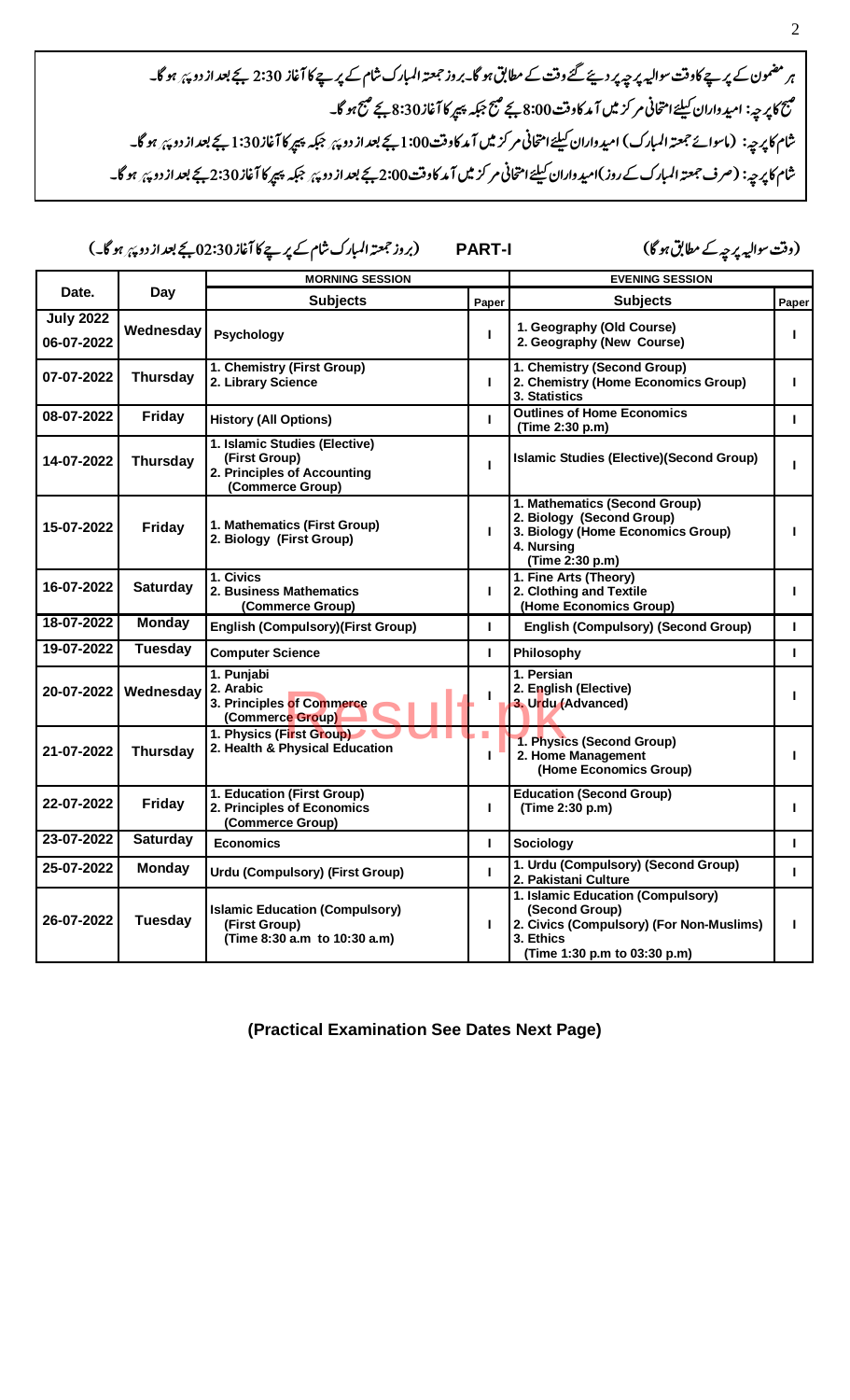**PROGRAMME FOR PRACTICAL OF INTERMEDIATE (ANNUAL) EXAMINATION, 2022.PART-II**

|                  |             |                 | Time: First Batch: 8:30 a.m to 11:30 a.m Second Batch:1:00 p.m to 04:00 p.m (On Friday the Second Batch will start at 2.30 p.m) |             |                 |
|------------------|-------------|-----------------|---------------------------------------------------------------------------------------------------------------------------------|-------------|-----------------|
| <b>SUBJECT</b>   | <b>DATE</b> | <b>DAY</b>      | <b>SUBJECT</b>                                                                                                                  | <b>DATE</b> | <b>DAY</b>      |
| <b>Physics</b>   | 29-07-2022  | <b>Friday</b>   | 1. Nursing                                                                                                                      | 29-07-2022  | Friday          |
|                  | 30-07-2022  | <b>Saturday</b> |                                                                                                                                 |             |                 |
|                  | 01-08-2022  | <b>Monday</b>   | Geography                                                                                                                       | 30-07-2022  | Saturday        |
|                  | 02-08-2022  | <b>Tuesday</b>  |                                                                                                                                 | 01-08-2022  | <b>Monday</b>   |
|                  | 03-08-2022  | Wednesday       | <b>Computer Studies (Commerce Group)</b>                                                                                        | 29-07-2022  | Friday          |
|                  | 04-08-2022  | <b>Thursday</b> |                                                                                                                                 | 30-07-2022  | <b>Saturday</b> |
|                  | 05-08-2022  | <b>Friday</b>   |                                                                                                                                 | 01-08-2022  | <b>Monday</b>   |
|                  | 06-08-2022  | Saturday        | <b>Psychology</b>                                                                                                               | 29-07-2022  | Friday          |
|                  | 10-08-2022  | Wednesday       |                                                                                                                                 | 30-07-2022  | Saturday        |
|                  | 11-08-2022  | <b>Thursday</b> |                                                                                                                                 | 01-08-2022  | <b>Monday</b>   |
|                  | 12-08-2022  | <b>Friday</b>   |                                                                                                                                 | 02-08-2022  | <b>Tuesday</b>  |
|                  | 13-08-2022  | Saturday        |                                                                                                                                 | 03-08-2022  | Wednesday       |
|                  | 15-08-2022  | <b>Monday</b>   | <b>Library Science</b>                                                                                                          | 04-08-2022  | <b>Thursday</b> |
|                  | 16-08-2022  | <b>Tuesday</b>  |                                                                                                                                 | 05-08-2022  | Friday          |
|                  | 17-08-2022  | Wednesday       |                                                                                                                                 | 06-08-2022  | Saturday        |
|                  | 18-08-2022  | <b>Thursday</b> | <b>Health &amp; Physical Education</b>                                                                                          | 10-08-2022  | Wednesday       |
|                  |             |                 |                                                                                                                                 | 11-08-2022  | <b>Thursday</b> |
|                  |             |                 |                                                                                                                                 | 12-08-2022  | Friday          |
|                  |             |                 |                                                                                                                                 | 13-08-2022  | Saturday        |
|                  |             |                 |                                                                                                                                 | 15-08-2022  | <b>Monday</b>   |
|                  |             |                 |                                                                                                                                 | 16-08-2022  | <b>Tuesday</b>  |
| <b>Chemistry</b> | 30-07-2022  | Saturday        | <b>Out Lines of Home Economics</b>                                                                                              | 17-08-2022  | Wednesday       |
|                  | 01-08-2022  | Monday          |                                                                                                                                 | 18-08-2022  | <b>Thursday</b> |
|                  | 02-08-2022  | <b>Tuesday</b>  |                                                                                                                                 | 19-08-2022  | Friday          |
|                  | 03-08-2022  | Wednesday       |                                                                                                                                 | 20-08-2022  | <b>Saturday</b> |
|                  | 04-08-2022  | <b>Thursday</b> |                                                                                                                                 | 22-08-2022  | Monday          |
|                  | 05-08-2022  | Friday          | <b>Statistics</b>                                                                                                               | 23-08-2022  | <b>Tuesday</b>  |
|                  | 06-08-2022  | <b>Saturday</b> |                                                                                                                                 | 24-08-2022  | Wednesday       |
|                  | 10-08-2022  | Wednesday       | Result.pk                                                                                                                       | 25-08-2022  | <b>Thursday</b> |
|                  | 11-08-2022  | <b>Thursday</b> |                                                                                                                                 | 26-08-2022  | Friday          |
|                  | 12-08-2022  | <b>Friday</b>   |                                                                                                                                 | 27-08-2022  | <b>Saturday</b> |
|                  | 13-08-2022  | <b>Saturday</b> | 1. Fine Arts (Design)                                                                                                           | 29-08-2022  | <b>Monday</b>   |
|                  | 15-08-2022  | <b>Monday</b>   | 2. Applied Art (Home Economics Group)                                                                                           | 30-08-2022  | <b>Tuesday</b>  |
|                  | 16-08-2022  | <b>Tuesday</b>  |                                                                                                                                 |             |                 |
|                  | 17-08-2022  | Wednesday       |                                                                                                                                 |             |                 |
|                  | 18-08-2022  | <b>Thursday</b> |                                                                                                                                 |             |                 |
|                  | 19-08-2022  | <b>Friday</b>   |                                                                                                                                 |             |                 |
|                  |             |                 |                                                                                                                                 |             |                 |
| 1.Biology        | 20-08-2022  | <b>Saturday</b> | 1. Fine Arts (Figure Composition)                                                                                               | 31-08-2022  | Wednesday       |
| 2.Computer       | 22-08-2022  | <b>Monday</b>   | 2. Food & Nutrition (Home Economics Group)                                                                                      | 01-09-2022  | <b>Thursday</b> |
| <b>Science</b>   | 23-08-2022  | <b>Tuesday</b>  |                                                                                                                                 |             |                 |
|                  | 24-08-2022  | Wednesday       | 1. Fine Arts Still life &(Exhibition of work)                                                                                   | 02-09-2022  | Friday          |
|                  | 25-08-2022  | <b>Thursday</b> | 2. Child Development & Family Living                                                                                            | 03-09-2022  | <b>Saturday</b> |
|                  | 26-08-2022  | Friday          | (Home Economics Group)                                                                                                          |             |                 |
|                  | 27-08-2022  | <b>Saturday</b> |                                                                                                                                 |             |                 |
|                  | 29-08-2022  | <b>Monday</b>   |                                                                                                                                 |             |                 |
|                  | 30-08-2022  | <b>Tuesday</b>  |                                                                                                                                 |             |                 |
|                  |             |                 |                                                                                                                                 |             |                 |
|                  | 31-08-2022  | Wednesday       |                                                                                                                                 |             |                 |
|                  | 01-09-2022  | <b>Thursday</b> |                                                                                                                                 |             |                 |
|                  | 02-09-2022  | Friday          |                                                                                                                                 |             |                 |